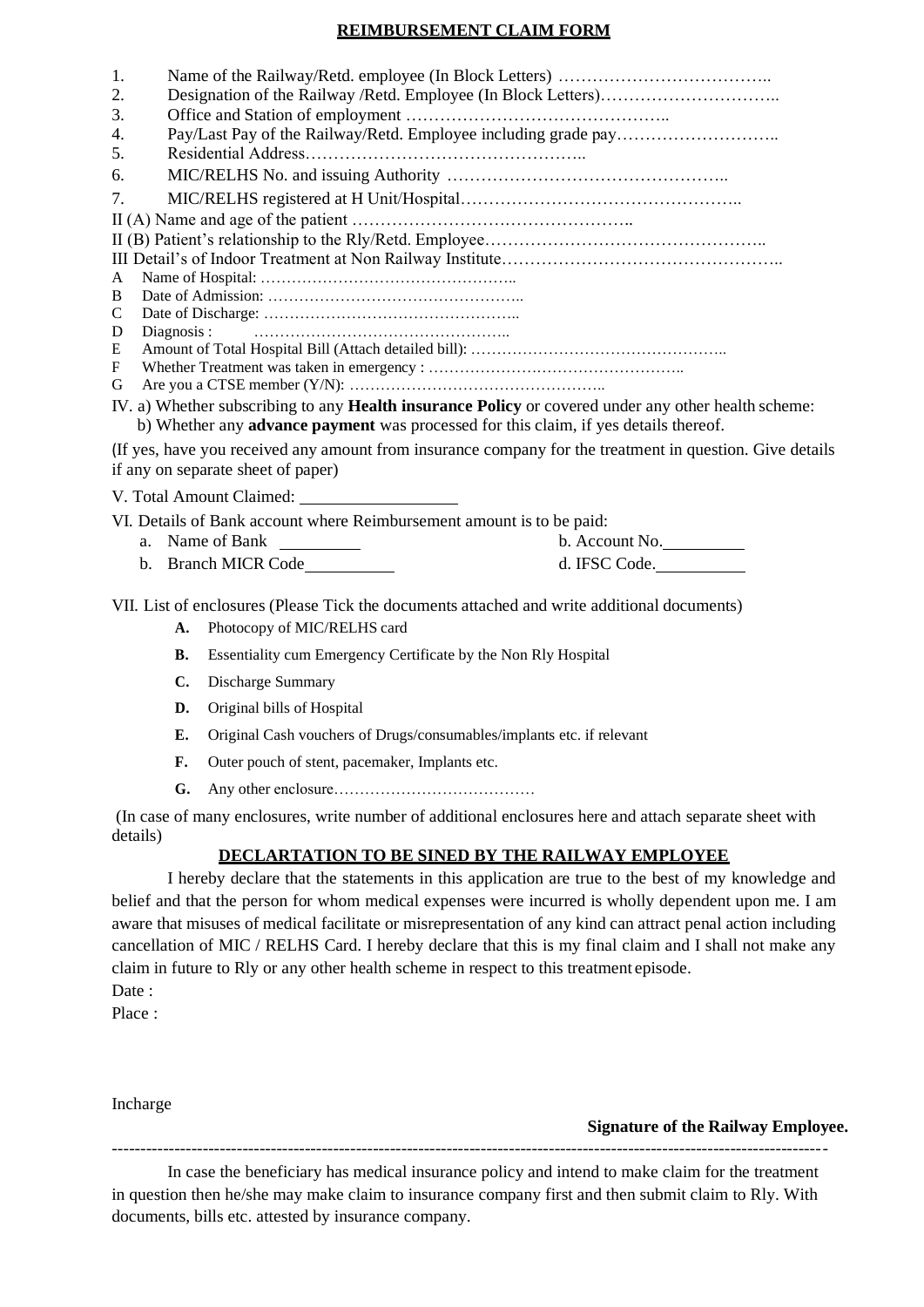## **NORTHERN RAILWAY MEDICAL DEPARTMENT ESSENTIALITY cum EMERGENCY CERTIFICATE**

|                               | I certify that Shri/Shimati/Kumara/Kumari | wife /son/ daughter |                                   |  |
|-------------------------------|-------------------------------------------|---------------------|-----------------------------------|--|
| $\theta$ dependent            | relative of Shri / Shirmati               |                     |                                   |  |
| employed in Indian Railway as |                                           |                     | , has been under my treatment for |  |
|                               | disease from                              | to                  | at the                            |  |

hospital and that the treatment as described in the attached Discharge Card No.

and attached bills thereon were provided due to an emergency situation, treatment for which could not have been delayed. I further certify that the treatment provided was essentially required.

> Signature of the Medical Officer In charge of the case at the non-Railway hospital With Name and Stamp/Seal

> > Signature of Hospital In-charge or Authorized signatory with Stamp/Seal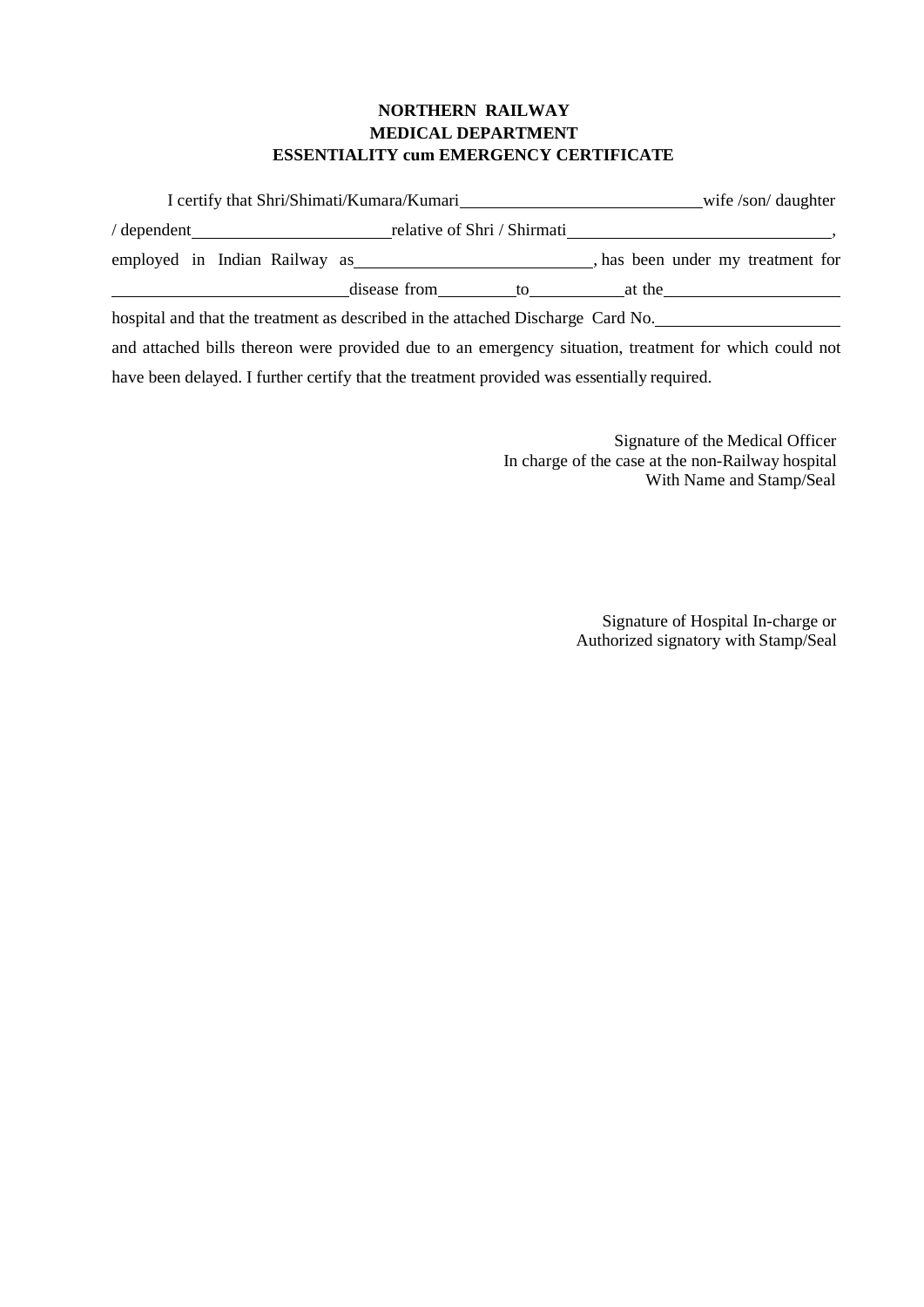### **PART 'C'**

| minimum which were essential for the patient's treatment. |  |
|-----------------------------------------------------------|--|

Date:-

Place:-

---------------------------hospital

#### **ANNEXURE 'C' NORTHERN RAILWAY**

# **To establish the emergency condition following parameters are to be examined on:- Admission details:**

- (i) Date and Time of Admision :
- (ii) Admitted through OPD service/ : Emergency service
- (iii) Admitted to an ICU bed/general Bed or cabin bed :

Clinical finding at the time of admission:

Following findings should be made available & critically evaluated

| (a) Pulse rate                      |  |
|-------------------------------------|--|
| $(b)$ B.P                           |  |
| (c) Level of consciousness          |  |
| (d) Any convulsive feature          |  |
| (e) Urine Output                    |  |
| (f) Any other feature of stock      |  |
| (g) Body temperature                |  |
| (h) Extent of external wound        |  |
| (i) Extent of active bleeding       |  |
| (i) Extent of Chest of pain of pain |  |
| In other part/s of the body         |  |

Type of medical treatment given immediately after admission:

- (a) List of Emergency medicines used Immediately after admission
- (b) Type of surgical procedure done Immediately after admission

Signature of the treating Doctor